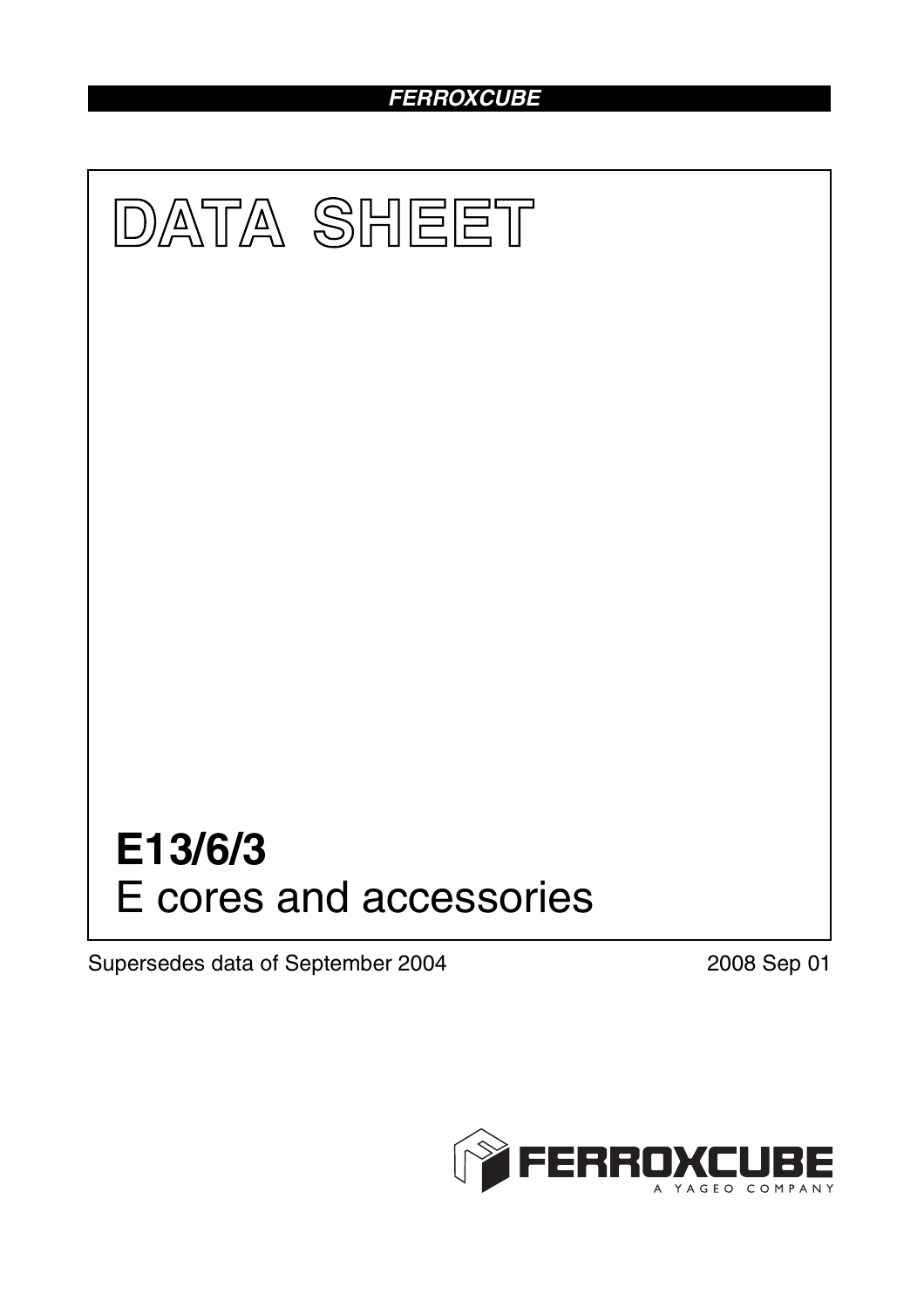## E cores and accessories E13/6/3

## **CORE SETS**

## **Effective core parameters**

| <b>SYMBOL</b>             | <b>VALUE</b><br><b>PARAMETER</b> |               | <b>UNIT</b>     |
|---------------------------|----------------------------------|---------------|-----------------|
| $\Sigma(I/A)$             | core factor (C1)                 | 2.74          | $mm-1$          |
| $V_{\rm e}$               | effective volume                 | 281           | mm <sup>3</sup> |
| $\mathsf{l}_{\mathsf{e}}$ | effective length                 | 27.8          | mm              |
| $A_{e}$                   | effective area                   | 10.1          | mm <sup>2</sup> |
| <b>\</b> min              | minimum area                     | 10.1          | mm <sup>2</sup> |
| m                         | mass of core half                | $\approx 0.7$ | g               |



### **Core halves**

A<sub>L</sub> measured in combination with a non-gapped core half, clamping force for A<sub>L</sub> measurements, 8 ±4 N.

| <b>GRADE</b> | $A_{L}$<br>(nH) | $\mu_{\mathbf{e}}$ | <b>AIR GAP</b><br>$(\mu m)$ | <b>TYPE NUMBER</b> |
|--------------|-----------------|--------------------|-----------------------------|--------------------|
| 3C90         | $63 + 5%$       | ≈138               | $\approx$ 250               | E13/6/3-3C90-A63   |
|              | $100 + 8\%$     | $\approx$ 219      | $\approx$ 140               | E13/6/3-3C90-A100  |
|              | $160 + 8%$      | $\approx 350$      | $\approx 75$                | E13/6/3-3C90-A160  |
|              | $250 + 20%$     | $\approx 548$      | $\approx 40$                | E13/6/3-3C90-A250  |
|              | $315 + 20%$     | $\approx 690$      | $\approx 30$                | E13/6/3-3C90-A315  |
|              | 730 ± 25%       | $\approx$ 1590     | $\approx 0$                 | E13/6/3-3C90       |
| 3C92<br>des  | 540 $\pm$ 25%   | $\approx$ 1180     | $\approx 0$                 | E13/6/3-3C92       |
| 3C94         | 730 ± 25%       | $\approx$ 1590     | $\approx 0$                 | E13/6/3-3C94       |
| 3C96<br>des  | 660 $\pm$ 25%   | $\approx$ 1440     | $\approx 0$                 | E13/6/3-3C96       |

## **Core halves of high permeability grades**

 $A_L$  measured in combination with an non-gapped core half, clamping force for  $A_L$  measurements, 8 ±4 N.

| <b>GRADE</b> | $H_{L}$<br>(nH) | μe             | <b>AIR GAP</b><br>$(\mu m)$ | <b>TYPE NUMBER</b> |
|--------------|-----------------|----------------|-----------------------------|--------------------|
| 3E27         | 1300 ±25%       | $\approx$ 2830 | $\approx$<br>u              | E13/6/3-3E27       |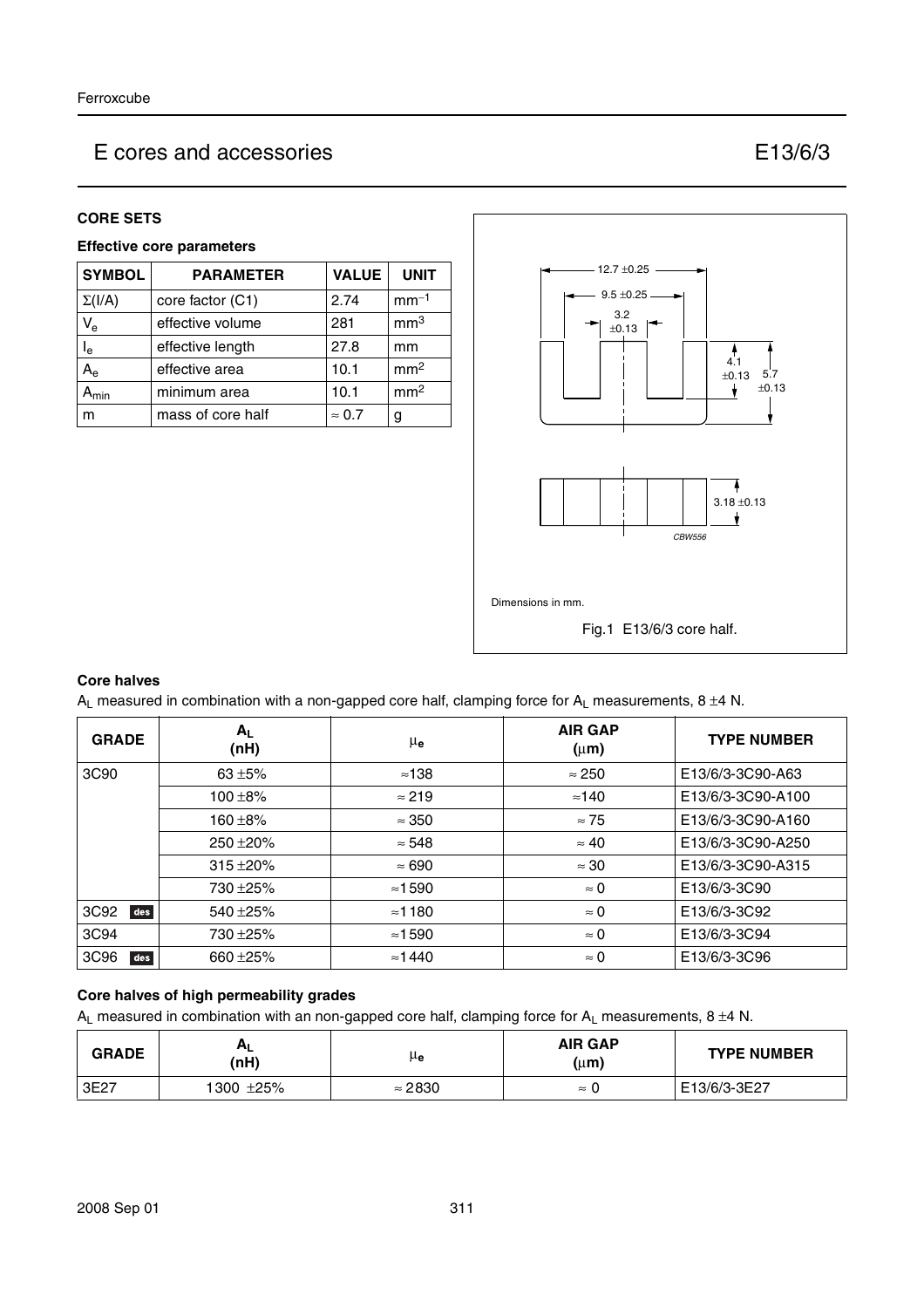# E cores and accessories E13/6/3

|              | $B(mT)$ at                                      | <b>CORE LOSS (W) at</b>                      |                                                 |                                                 |                                              |
|--------------|-------------------------------------------------|----------------------------------------------|-------------------------------------------------|-------------------------------------------------|----------------------------------------------|
| <b>GRADE</b> | $H = 250$ A/m;<br>$f = 25$ kHz;<br>$T = 100 °C$ | f = 25 kHz;<br>$B = 200$ mT;<br>$T = 100 °C$ | $f = 100$ kHz;<br>$B = 100$ mT;<br>$T = 100 °C$ | $f = 100$ kHz;<br>$B = 200$ mT;<br>$T = 100 °C$ | f = 500 kHz;<br>$B = 50$ mT;<br>$T = 100 °C$ |
| 3C90         | $\geq$ 320                                      | $\leq 0.03$                                  | $\leq 0.03$                                     |                                                 |                                              |
| 3C92         | $\geq$ 370                                      |                                              | $\leq 0.022$                                    | $\leq 0.16$                                     |                                              |
| 3C94         | $\geq$ 320                                      |                                              | $\leq 0.024$                                    | $\leq 0.15$                                     |                                              |
| 3C96         | $\geq$ 340                                      |                                              | $\leq 0.019$                                    | $\leq 0.13$                                     | $\leq 0.11$                                  |

## **Properties of core sets under power conditions**